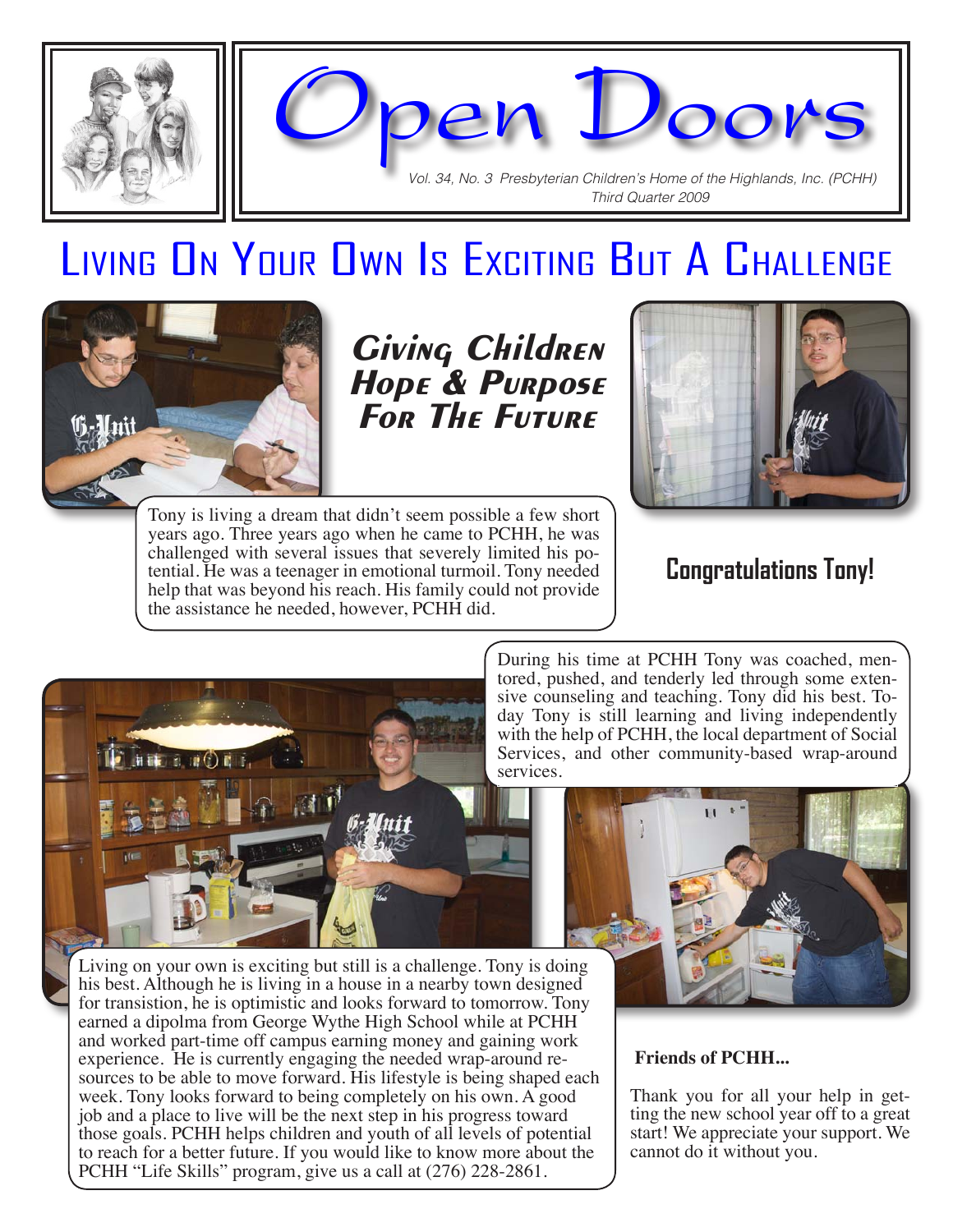

Billy Rice Executive Director

As I am writing this article our children have returned to school after a busy summer. How busy? Let's just say that the staff is finally able to take a deep breath after making sure that all the children made it to their appointed destinations day after day. Between jobs, camps, summer school, recreational trips, home visits, and our regular medical and dental appointments, it seems like there was never a moment to spare.

For some of our children, this summer was one of life changing transition. Our cover story talks about how one young man moved from years in our home to his own apartment. All of us remember the combination of excitement and fear we felt when we first struck out on our own. Tony will experience those emotions and more, and his Children's Home family will be there to help him through it. We are evaluating how we can best help our children transition from the stability of cottage living to independence. Our experiences with Tony will help us as we plan for the future. We will keep you informed on our progress.

Thanks to our large network of supporters, we were able to provide what our children needed this summer. If you are reading this you are part of our family and you are making a difference in our children's lives. On behalf of them, please accept our heartfelt thanks!

Billy With hope,

## Covenant Churches

 $\sum_{n=1}^{\infty}$  appreciate our Covenant Church partners in ministry and encourage more congregations to consider joining us in this effort.

We would love to have your church's name and hometown included on the PCHH Covenant Churches wall of honor in our board room. We have room for more... pray about it and lead your church into becoming a PCHH Covenant Church.

 ${}^{\boxplus}$ Alumni Gathering ${}^{\boxplus}$ July 10, 2010 击

### **IMMEDIATE NEED**

The Children's Home needs **comforters** and **mattress covers** for twin-sized beds and a small **utility trailer** suitable to haul riding lawn mowers. Please call the office at (800) 987-0301 if you wish to help with these items.





**Nursing Home Visits**... Several of our residents regularly visit one of the local nursing homes. It's hard to tell who is more blessed... the children or the residents there.



**Enjoying the Fruits of Labor**... Some of the residents who have worked with Mr. Cato this summer take time to admire the fruits of their labor. The campus looks absolutely wonderful this year. Thanks guys!



**Lots of Summertime Fun**... Our recreation director kept everyone busy this summer with a wide variety of activities, crafts, games, directed physical exercise, sporting events, as well as a special trip to Carowinds.

Thank You For Remembering Us In Your Estate Planning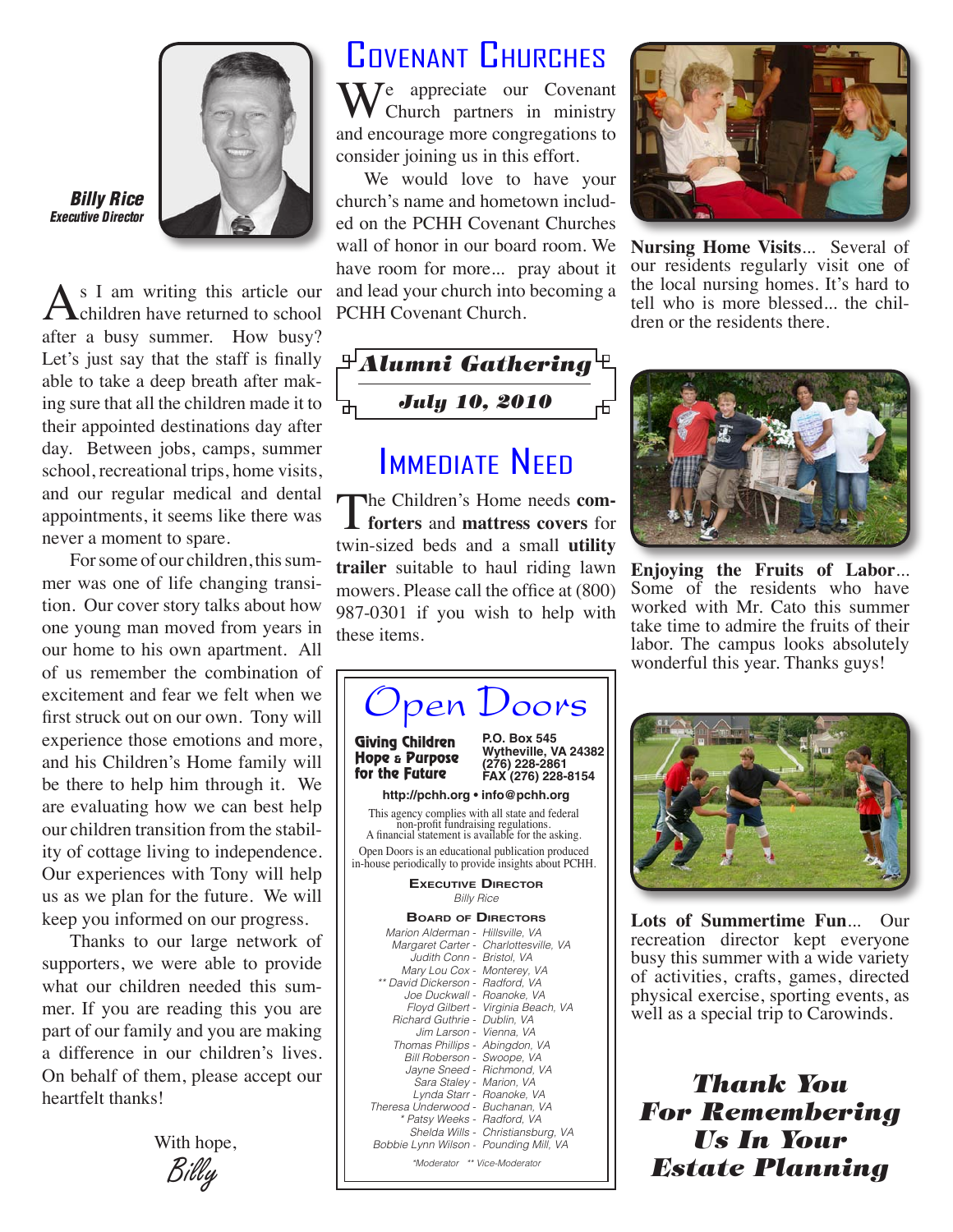# Volunteer Support: Strong Commitment to PCHH

The Reverend Brad Simpson Wytheville Presbyterian Church

**W** 7ith sincere appreciation and enthusiasm for the ministry of the Presbyterian Children's Home of the Highlands, I share the following reflection with you.

#### *1. What is my perspective of the ministry of the Presbyterian Children's Home of the Highlands?*

PCHH provides a ministry for the children of our community and region that helps them to know the love and compassion of Christ in a very special way. As I consider the many ways in which the staff and volunteers reach out to these young people, I am reminded of this verse in the Gospel of Luke 18:16, "Jesus called the children to him and said, 'Let the little children come to me, and do not hinder them, for the kingdom of God belongs to such as these." Through the programs and activities of PCHH, we have the opportunity to be the healing, loving presence for the children who call PCHH, "their home." I consider my involvement at PCHH an important part of my calling to serve as the Pastor with both the Wytheville Presbyterian Church and Abingdon Presbytery.

#### *2. Specifically, how have I been involved with PCHH and in what ways can other Pastors and church volunteers become involved?*

For the past six years, I have volunteered as a "devotion leader" for the Thursday evening vesper services in the Chapel on campus. Together with other volunteers participating in this program, I enjoy this opportunity to share a reflective, prayerful time of the evening with the children





Rev. Brad Simpson

of PCHH as I learn more about them. We talk about their concerns and celebrations in the context of Scripture and in the context of a community of friends who care about them. Pastors and lay volunteers who would like to participate with this program can contact P.G. Rigney.

In addition, I periodically meet with the staff of PCHH for their morning devotions at 9:00 AM. For this meeting, I provide a reflective-type reading for the day and have prayer with them. This time of sharing is a wonderful way to support all of the staff as they provide their love and support for the children of PCHH.

Other activities that I have been involved with at PCHH include the following (Pastors and other volunteers are invited to do all of these

activities): mentoring; visiting the children and houseparents in the cottages; attending special outings with the various cottages (e.g. movies, skating, etc), and attending awards ceremonies, holiday meals, and other events at PCHH.

#### *3. In what ways has Wytheville Presbyterian Church been involved with PCHH and how can congregations support PCHH?*

Recently, our church became a Covenant Church as our Session and congregation pledged its prayerful and financial support for PCHH. I strongly encourage all churches, whether Presbyterian or other denominations, to accept the invitation to become a Covenant Church with PCHH. This partnership provides a wonderful opportunity to participate more directly in the mission of PCHH, "Giving children hope and purpose for the future."

For the past several summers, our congregation has sponsored a child to attend a week of camp at Holston Presbytery Camp in Banner Elk, NC. I have especially enjoyed serving as the Chaplain of the camp during these same weeks and seeing firsthand the excitement and enthusiasm of the PCHH children.

continued on back page...